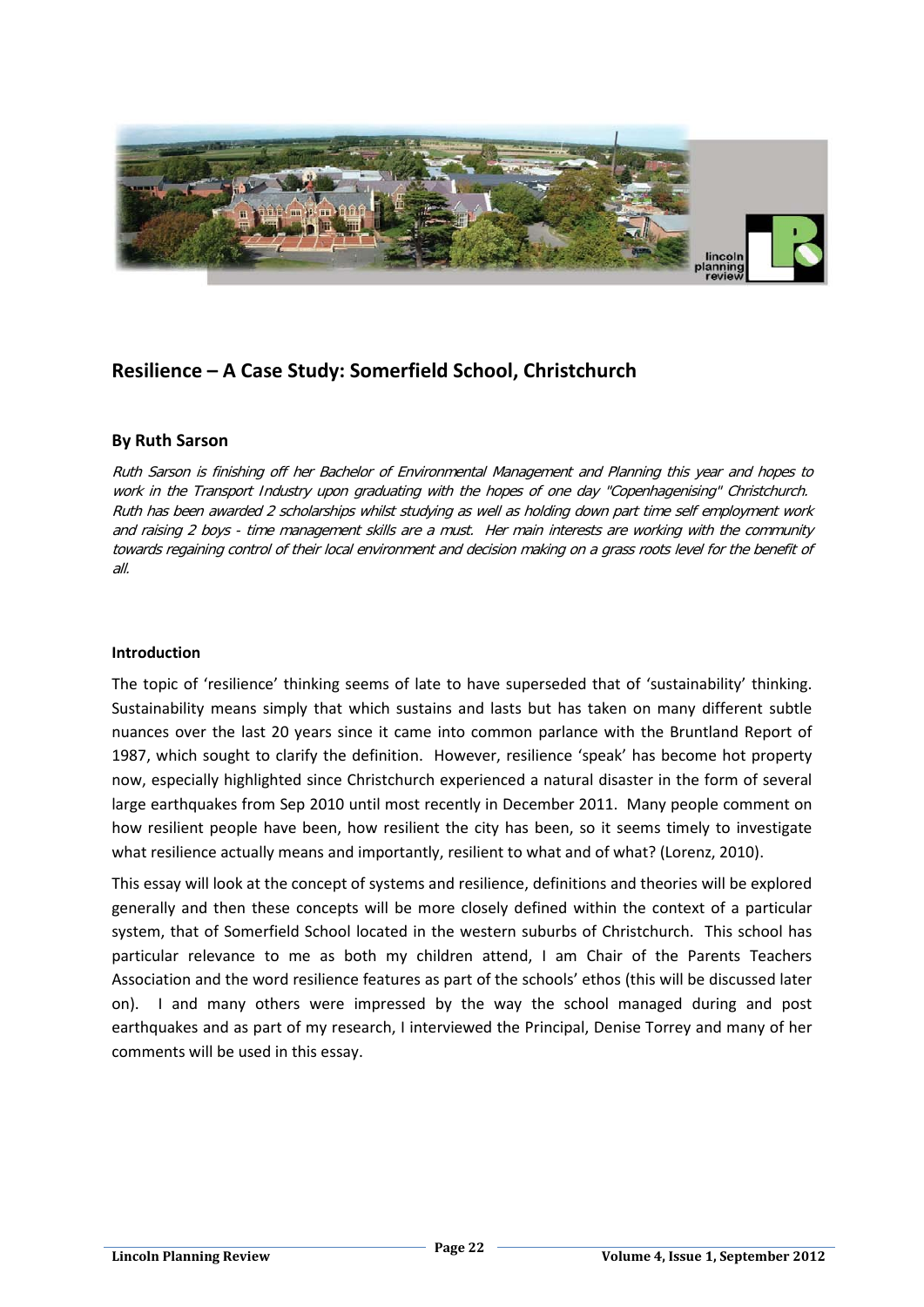#### **Systems – a working definition and principles**

A system is often defined as an entity whose existence is maintained through the interactions and functions of its parts (Vallance, 2011). Looking at the system that is Somerfield School, there are many different parts that interact to make the school function as a whole entity. Staff, teachers, support staff, students, the Ministry of Education, the community and even the caretaker all interact to form the working nuts and bolts of the school system and if one of these parts is lost, then the system will not work effectively.

Many guiding principles of systems are evident in my example system - Somerfield School:

*The interaction of the parts is more important than the whole.* The Principal is very cognisant of this and strives to maintain these links in various ways. When the supplier of uniforms to the school went into receivership, Ms Torrey tendered within the local community for a new supplier and eventually contracted a supplier whose children attend the school. It was part of the schools' ethos pre quake to foster these links and connections, and this has been of great value post quakes.

*Knowledge of all the parts.* I can rightfully assume that when I send my children to school, they will get an education but I don't need to know that exact intricacies of how this will happen to know that this will be the case. One can also assume that the school will provide care for their students in time of crisis and that the schools systems will still function and this was evident post quakes. The school has a duty of care and the school lived up to this role and function. I do not need to know how this will happen, but I can predict it to be so.

*A system will likely change if something is added or taken away from it*. If a school looses its teachers, a major part of the system, the school will not function in the same capacity. A damaged system One should be able to make predictions about how the system will function without full or detailed likewise will not function. Somerfield School was very lucky in that it did not suffer structural damage after the earthquakes unlike many schools in the eastern suburbs. These schools lost power, sewerage and many buildings and therefore could not function.

*The behaviour of the system depends on the total structure*. So changes in the structure can lead to a change in the behaviour of the school. Using our example of a school, if Somerfield School decided that the students would run the school instead of the Principal, this would undoubtedly have major impacts on the behaviour of the school.

# **Properties of systems**

The basics of a system and how it interacts and functions are described below. Systems can be simple or complex. Complexity manifests itself in two ways:

*Complexity of detail* shows that there may be many different parts but they only fit together in one way. Our school example shows this, as in a classroom you have a teacher and the studentsand possibly a support teacher, but they need to stay in this exact role in the classroom or teaching could be comprised.

*Dynamic Complexity* shows that the parts can fit together in lots of different ways. There may be 30 students in the classroom, it doesn't matter where they sit in that room, they are still students none the less.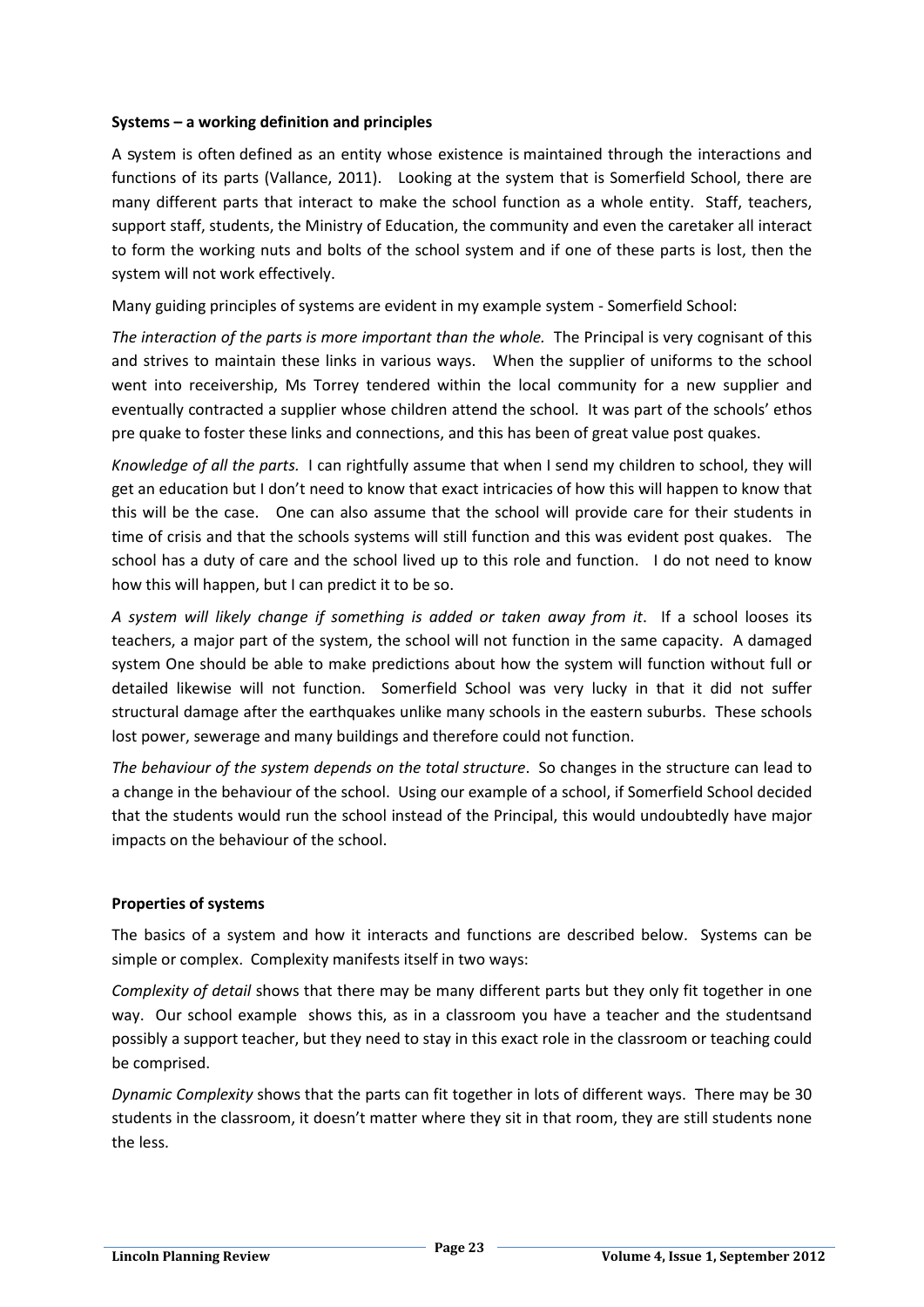The *emergent property* of our school system is the education that they receive – you can put students into the system and at the end, hopefully they will be educated to a certain level. I could not break the system of a school down and expect the same result. The school system needs to work in its entirety for some degree of education to become apparent.

#### **Resilience – a working definition and principles**

The Concise Oxford English Dictionary defines resilience as "able to withstand or recover quickly from difficult conditions". This is a great working definition, although resilience has many different aspects to it. Walker and Salt (2005) offer another definition of resilience as, "the ability of a system to absorb disturbance and still retain its basic function and structure". It is usually assumed that if something or someone is resilient, then this must be in some way positive. However, this is not always the case and is one point that needs highlighting at the outset. New Zealand recently elected a new Government and the leader of the New Zealand First Party was re-elected after having spent the previous three years out of Government. Some would say the leader, Winston Peters was resilient but it may be fair to say that some would argue that this resilience shown by him and his party was not necessarily good as his party only gained seven percent of the votes (Elections, 2011). In light of this, we can see that resilience need not be positive, but what other aspect makes up and define resilience and a resilient system?

Somerfield schools 'slogan' as noted on the bottom of their website is **SMART**: **S**ocially adept, **M**otivated, **A**rticulate, **R**esilient, **T**hinkers. The principal of the school was asked what resilience means in this context and how this is taught to students. The context here is kept relatively simple bearing in mind that this needs to be taught to children from the age of 5 through to 10 and 11 years of age. Ms Torrey mentioned that essentially "bad stuff" (Torrey, 2011) happens to us all, life is not always fair, and that we just need to make the most of what we have. If life is not always fair, then we can and need to be able to bounce back from this. The school provides resources to teach the children to cope such as support networks throughout the school and that there are just things in life that are not worth getting "het up about" (ibid).

Her comments show three of the main aspects of resilience:

*Bounce back* – this suggests returning to the status quo or in more engineering terms, the ability of a building to be able to withstand a shock such as an earthquake and return to its form after the event.

*Cope* – the ability to adapt to the change or to self-organise to the new conditions.

*Bounce forward* – the ability to thrive under new conditions. This is important as events may have changed so dramatically that it is not possible to return to pre-exiting conditions. This is also coined as *adaptive capacity*. The ability to not only cope with change but to thrive under these new conditions.

Let's look now in more detail as some resilience principals to see if Somerfield School displays these and if we can confirm that the school fared well post quake due to these principles being in place.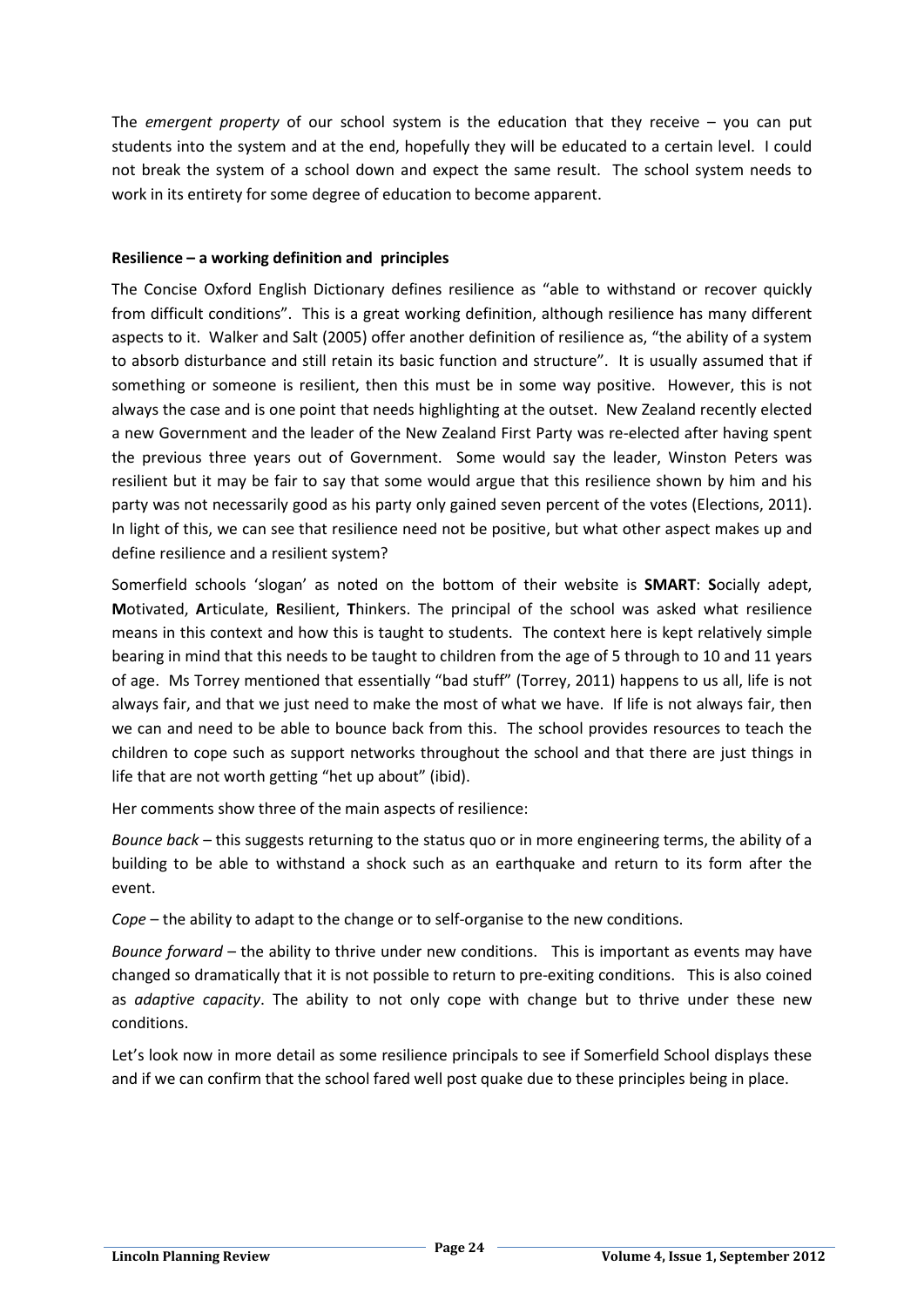#### *Principle One – change is the only constant*

This is the basic premise behind resilience thinking – things often and do change and we should plan for that change. This change can occur through *pressure* and systems will respond differently to different pressures and through *leverage*, knowing which "thread to pull" to force change. This change can also occur *incrementally* or in a *linear* manner and this usually manifests as slow change that can be detected over time. Conversely, change can be sudden or *non-linear*. A great example of this sudden, non-linear change would be the effects of an earthquake on a school.

The question was put to the Principal of Somerfield School, whether the school plans for stability or for change. Her response was that the only constant in the school is change. However the school strives for consistency as this makes the students feel stable, therefore change management is not done swiftly and suddenly and this consistency enables the students to better cope with change. By planning for this change and being cognisant of it, the school works will with this founding principle of resilience.

If a system changes too much, it is said to have crossed a *threshold* and may then behave in a different way. The earthquakes changed some things for the school quite noticeably. Previous to the quakes, the evacuation procedure saw the classes evacuating to two different fields. After the first quake in September 2010, the Principal realised that this was not effective as it was difficult to account for all the students when they were in two different places. The quake caused a change and a threshold was breached – something needed to change so that evacuation was easier. The evacuation procedure was changed rapidly and the February earthquake evacuation was much simpler and more effective. Another threshold was breached by a member of staff. She "lost the plot" (Torrey, 2011) post February quake, the pressure and shock was too much and she crossed her own personal threshold – her system as she knew it had changed. She was given a dedicated member of staff to care for her as the school has a legal duty of care. She was released from duty once the school had another teacher to take over her role. Again, the school has policies in place to deal with this change and managed it accordingly and appropriately.

# *Principle Two – Optimisation, efficiency and redundancy*

Humans by their nature like to be efficient and work in an optimal way. Most of us desire what is useful and immediate to us and disregard that which is not. "Efficiency is at the cornerstone of economics" (Walker and Salt, 2005) and efficiency is seen as a desirable trait. Optimisation also is seen as something to strive for but in the process can simplify values to a few "quantifiable and marketable ones" (Walker and Salt, 2005) whilst ignoring those more intangible values such as beauty and nature. Moreover, efficiency tends to lead to the elimination of redundancy i.e. we get rid of things that are not seen as useful. Redundancy or 'wriggle room' is like the in-built safety net. It's what we can fall back on it tough times or if the system breaks. Redundancy in our school example is having a pool of relief teachers for when they are needed due to staff illness for example. They may not be needed all the time but are very useful and vital when they are. If the school did not have this in-built redundancy, the school system would be in crisis if a large amount of staff all fell ill on one day.

Redundancy is vital in a resilient system as the system is only as strong as the weakest link. Optimisation and efficiency may appear to be valuable from the perspective of classical economics, but cannot come at expense of the system functioning correctly and as a whole.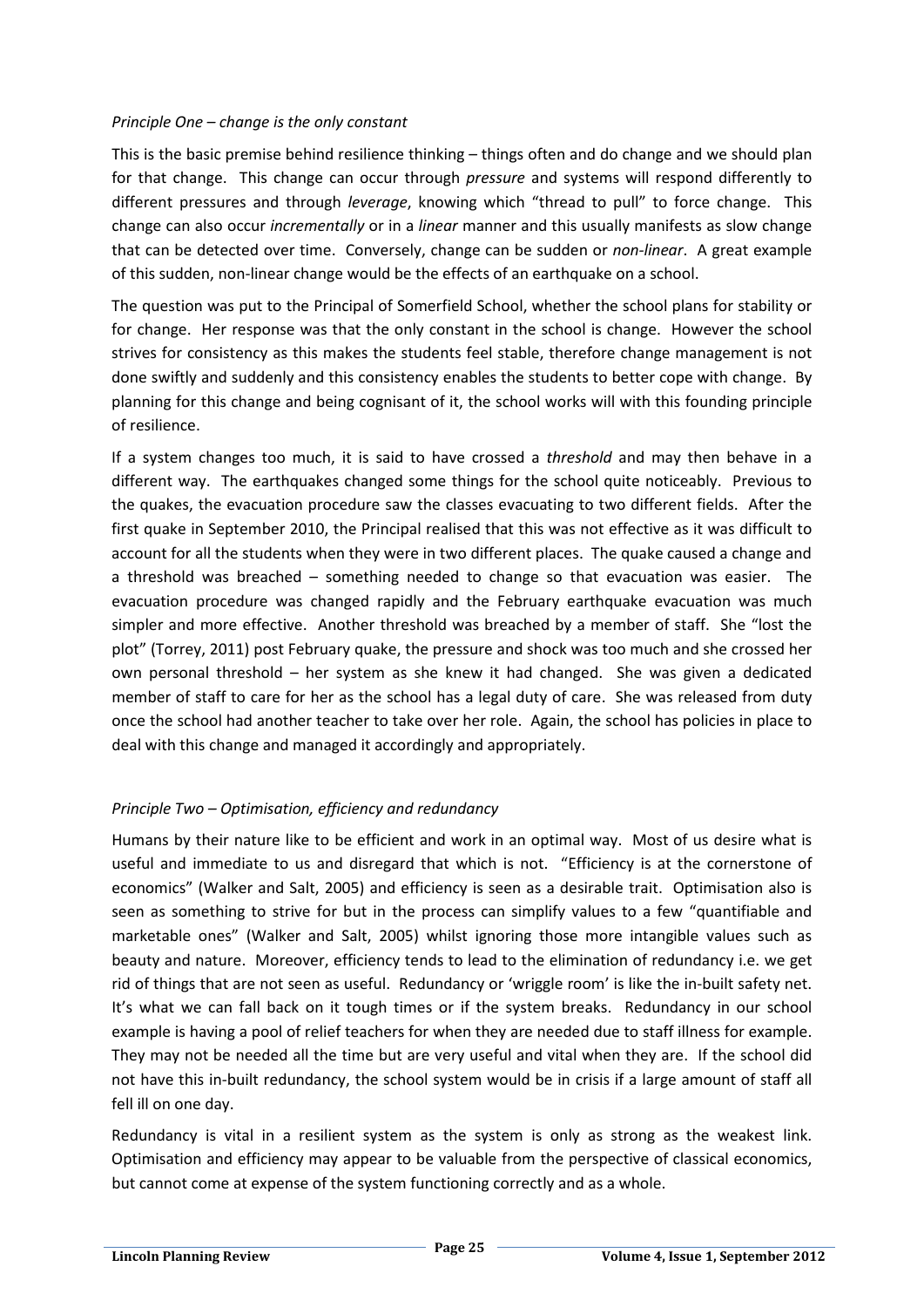# *Principle Three – diversity, modularity, distribution and connectivity*

*Diversity, modularity, distribution and connectivity* are important attributes that are essential to the working dynamics of a resilient system. *Diversity* is an important element as systems could not be viable if everything was the same. If all systems react to shock or disturbance in the same manner and the manner was a negative, this could have severe implications. If schools were all the same and all produced the same students with the same education, then life would arguably be quite dull. Diversity is what makes life vital and interesting. *Modularity* is making sure all the components of the system have a place and fit correctly into that place. This makes for ease of use and knowing where to find the relevant parts. If *distribution and connectivity* is the placement of the parts, how and where do they fit? What connections will work best so that if the system is shocked or breached in some way it will absorb that shock?

Diversity in Somerfield School can be seen as all the students standing on the field. Some may be tall, short, Indian, Maori, boys, girls but they will not all be the same. Modularity would be about deciding which students to put into which classes and how well they will work and combine together. The school puts much thought into which students to put into which classes so that the classes will function well. Distribution and connectivity and is about the placement of the classrooms in relation to each other and to other parts of the school such as the playgrounds, staff room, and hall. At Somerfield School, the distribution can be seen in having all the juniors in one block, the seniors on another and the support staff and staffroom in between.

These aspects all make for a resilient system, the school feels connected and the buildings are placed in such a way that creates connectivity and flow, and students know their place within that system.

# *Principle Four – Social Capital builds resilience*

Somerfield School was anecdotally seen as a resilient school post February quake. One major contributing factor was the social capital that already existed within the school. Social capital can be understood as "aggregate assets or resources that inhere in individuals and communities as a result of various dimensions of social organization" (Wellman and Frank, 2001). In simple terms, it is what binds and bonds people and communities that makes them strong, adaptable and resilient to change. The social capital within Somerfield School can be seen in the following example.

Two days after the February earthquake, one of the schools teachers felt himself at a loss as to what he could do to help. He was not the type to climb up roofs, dig silt or try to fix roads and houses so he looked at the strengths that he did have and in collaboration with another teacher, he organised daily activities for the students at a local park. They set up sporting activities and word spread quickly. By February 24<sup>th</sup> over 200 Somerfield School kids were coming to the park for 3 hours of fun and activities organised initially by the teacher but soon grew to parents helping also. This continued everyday for nine days until the students could return to school. Many parents commented upon how helpful this was in times of stress, the children got a break and had some fun, the parents got a break too and had the chance to let off some steam and relate their stories to others.

This activity built substantial social capital within the community and the school so that by the time the students were able to come back to school, the children were ready and it did not seem such a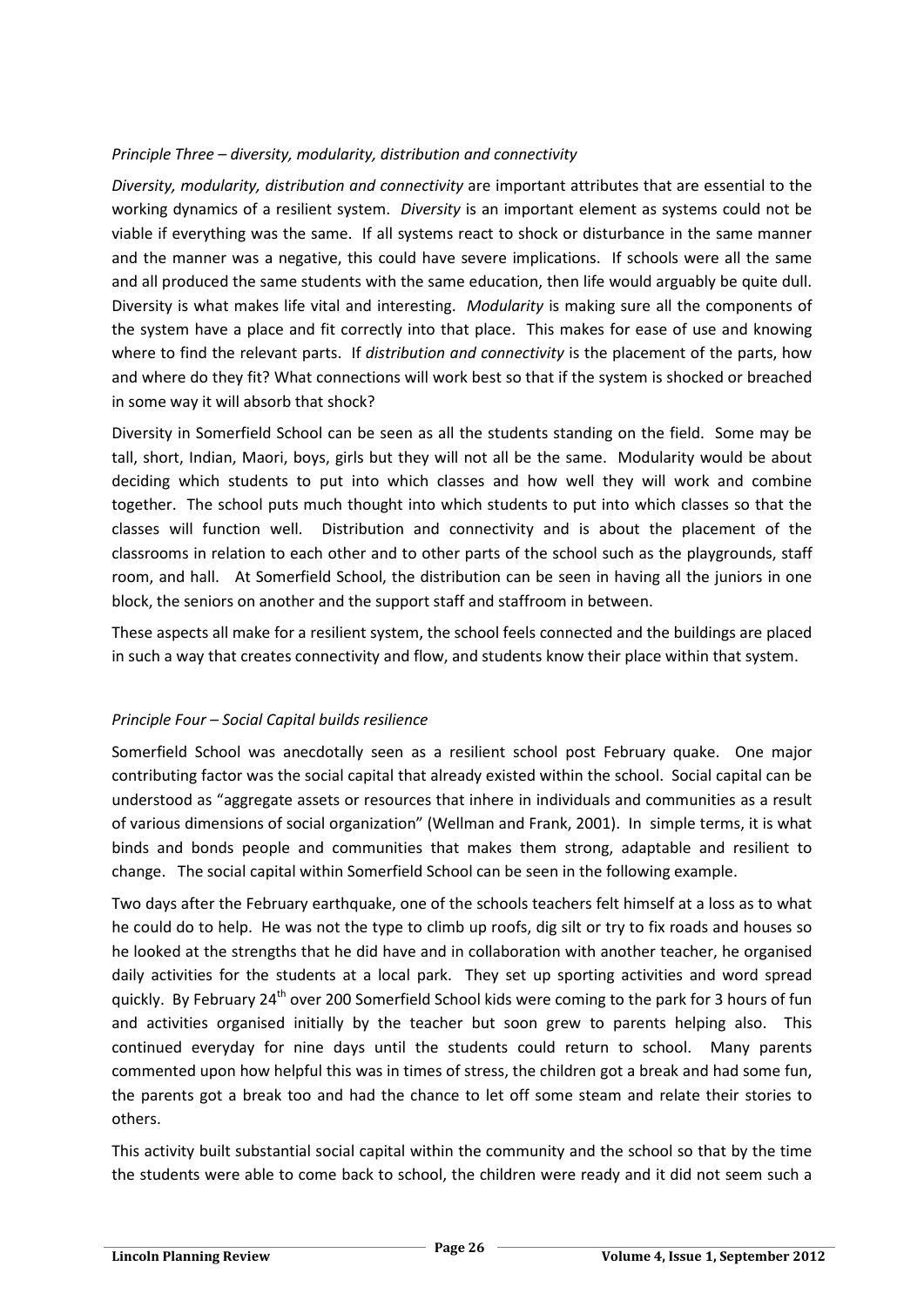huge change to them. The teacher commented that he felt these activities were a "huge part in the school bouncing back" (Harrison, 2011) and helped to establish community spirit and networks.

Ms Torrey noted that when she first took over as Principal, she felt there was a distinct lack of resilience within the school and this was one of her first action plans to turn this around. Resilience has now become part of the school ethos from staff through to students. Arguably, this new-found resilience helped the school through the last year. One could say the schools total structure was fostered around resilience and so the behaviour of the school acted accordingly.

# **Conclusion**

This essay intends to show how well Somerfield School fared in relation to the attributes that make for a resilient system and the Principal has resilience as part of the school's ethos.

Upon breaking down the system that is Somerfield School, there are many connections that are vital to the functioning of the school as a whole. These connections exist both within and surrounding the school and encompass the school's immediate community. This includes pupils, parents, teachers and neighbours, as well as the wider organisations of the teaching profession and central government systems. These networks, connections and systems thinking are important in building social capital, one of the main guiding principles of resilience.

The school's ethos emphasises resilience and is therefore an example of a level of awareness forthe inherent need to build resilience within the school. The principal has demonstrated exemplary skill at integrating this ethos into the school's day to day functionality. When we take this principle and the others into account we see that these elements combined are vital in building a resilient system. These can be summarised as follows:

- The only constant is change
- Interaction of the parts is more important than the whole
- You can make predictions about the system will work without knowing all the details
- A system will change if something is taken away from it
- Diversity, modularity, connectivity and distribution are key to a resilient system
- Social capital builds resilience

Somerfield School displays all of these attributes and it is my belief that this is why the school was able to bounce back, cope and thrive following the traumatic events of 2011.

#### **References**

*Concise Oxford English Dictionary* (12<sup>th</sup> Ed.). (2011). Oxford, England: Oxford University Press.

- *Elections.* (2011). 2011 General Election Preliminary result. Retrieved December 6, 2011, from [http://www.electionresults.govt.nz/electionresults\\_2011/](http://www.electionresults.govt.nz/electionresults_2011/)
- Healy, S. (2010). A 'post-foundational' interpretation of risk: risk as 'performance'. *Journal of Risk Research 7*(3), 277-296